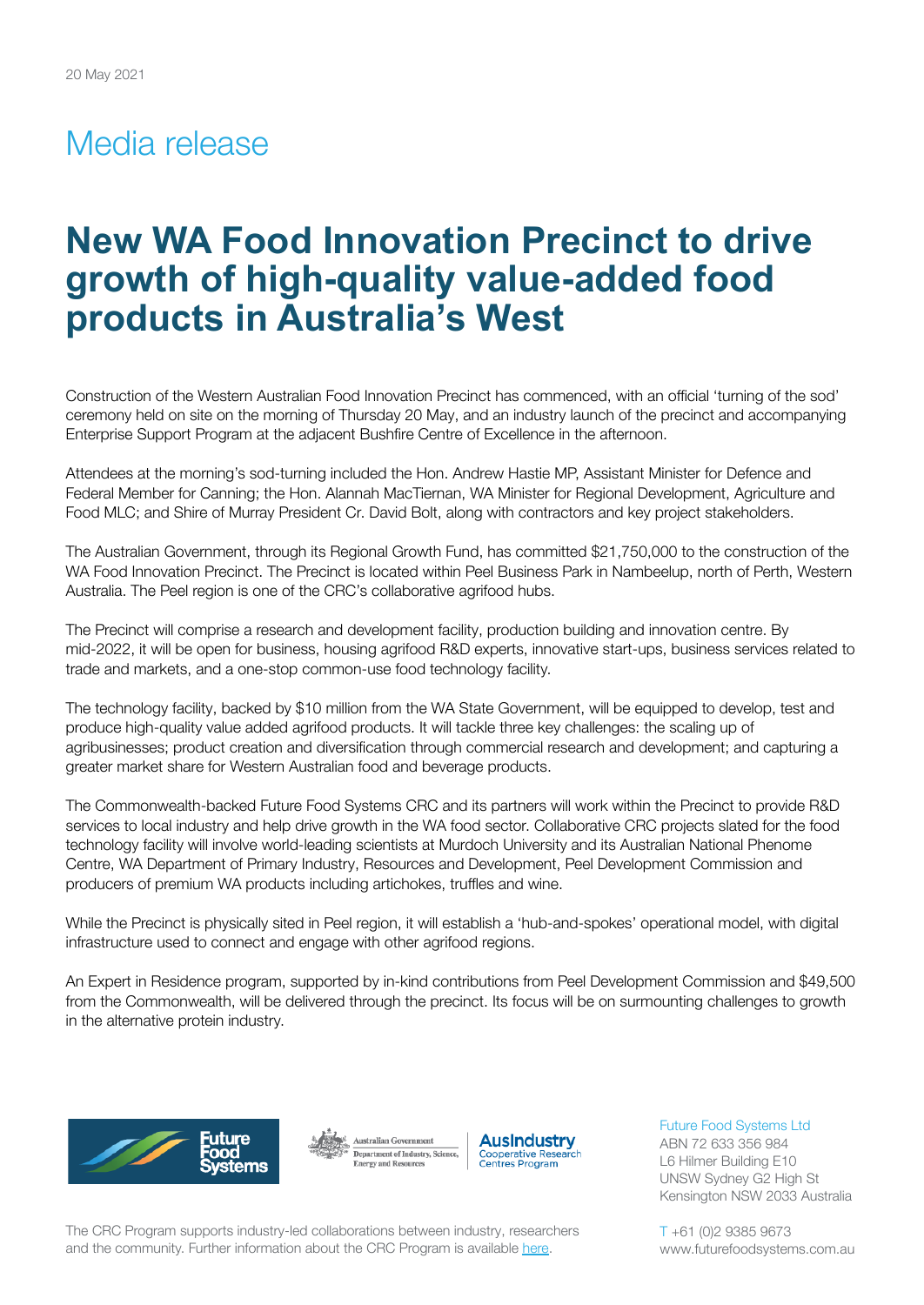An Enterprise Support Program, currently open for applications, will assist agrifood industry scale-ups. The competitive grant program, a partnership between the Shire of Murray, DevelopmentWA and WA Department of Primary Industries and Regional Development, is offering up to \$200K in dollar-matched funding for agribusinesses seeking to pursue business development, commercial research and development and innovation opportunities through the Precinct.

Economic modelling indicates that the WA Food Innovation Precinct could increase Western Australia's food and beverage sector output between one and three per cent in the first five years of operation. This equates to between 17 and 51 new food businesses delivering benefits to the state's economy, including growth in its food and beverage sector output by between \$110M and \$330M, an injection of between \$245M and \$737M in other economic sectors, direct job creation of between 169 and 506 jobs and indirect job creation of between 323 and 977 jobs.

## **Quotes**

"The WA Food Innovation Precinct can play a central role in growing the value of Western Australia's food industry. The Future Food Systems CRC will work with its Western Australian partners to deliver commercial research services within the precinct. This initiative is a great example of the innovative thinking and joint government investment needed across Australia to boost regional economies." **– Fiona Simson, Chair, Future Food Systems CRC**

"The WA Food Innovation Precinct is an exciting development for Murdoch University's Food Futures Institute. The University will work with growers and industry to develop truly translational science that has an impact. The high level of analytical capability Murdoch will establish at the WAFIP will enable the nutritional claims of produce to be tested, the provenance of food to be established and many other questions growers are asking about their produce to be answered. Murdoch has recently established a new degree in Food Science and Nutrition, which will locate students in the WAFIP facility. Murdoch is committed to this facility as a regional strategy to ensure quality science is delivered where it is needed." **– Professor Peter M Davies, Pro Vice Chancellor and Director, Food Futures Institute, Murdoch University**

"The Regional Growth Fund supports long-term economic growth and creates jobs in regions." **– Deputy Prime Minister and Minister for Infrastructure, Transport and Regional Development, Michael McCormack**

"This precinct will be a game-changer for the WA food and beverage sector, creating better and more diverse products through research and development, and expanding WA's food and beverage market share both nationally and internationally. The precinct will be home to the McGowan Government's \$10 million Peel Food Technology Facility, which will help WA businesses to test and produce high-quality value-added food products. This is a great example of State, Federal and local government working with industry and universities to drive local jobs and local industry." **– Hon. Alannah MacTiernan, WA Government Minister for Regional Development**

"The Australian food and beverage sector is a major economic contributor, generating close to \$30 billion in export value and supporting hundreds of thousands of jobs. Building upon this base is vital for Australia's future sustainability and security and provides a growing opportunity to support Murray and other regional communities and expand our economies. Western Australia, however, trails behind other states in the total value of agricultural produce transformed into manufactured products for overseas markets. The Precinct will therefore focus on growing the state's capacity to manufacture more of its food product locally. It will also assist in building international demand for local brands among consumers willing to pay for quality, premium Western Australian products.







#### Future Food Systems Ltd

ABN 72 633 356 984 L6 Hilmer Building E10 UNSW Sydney G2 High St Kensington NSW 2052 Australia

The CRC Program supports industry-led collaborations between industry, researchers and the community. Further information about the CRC Program is available [here](https://www.business.gov.au/SearchResult?query=cooperativeresearchcentresprogramme&type=1).

T +61 (0)2 9385 9673 www.futurefoodsystems.com.au